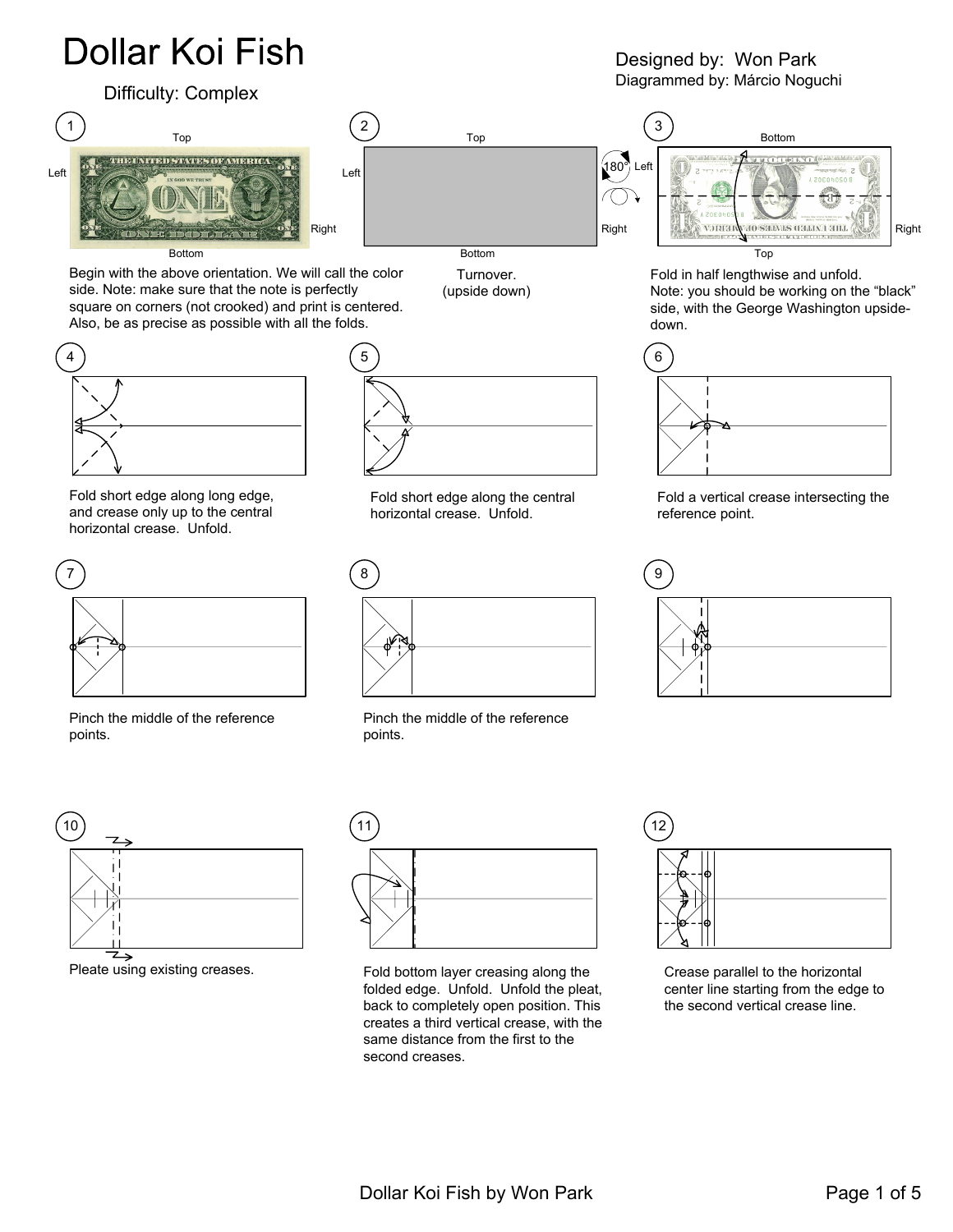

Pre-crease for a future step. Mountain fold the raw edge along the diagonal, from corner to an arbitrary point before the vertical line.





Pre-crease for a future step. Mountain fold the raw edge along the diagonal, from the corner to the horizontal line.



Pre-crease for a future step. Mountain fold parallel to the diagonal created on step 5.





Repeat steps 16 to 18 on the other side, creating symmetrical creases.



Fold short edge along the long edge. Fold top edge along the vertical edge. Unfold.



Steps 20 to 23 are the pre-creasing for Fold and unfold. the scales. Fold and unfold.









Fold and unfold. Reversing all folds from steps 16-21 is very helpful here, since we will be reversing many of the creases. Creases will be used both directions.



Fold and unfold. Pre-pleating here helps.



Pleat on existing creases.

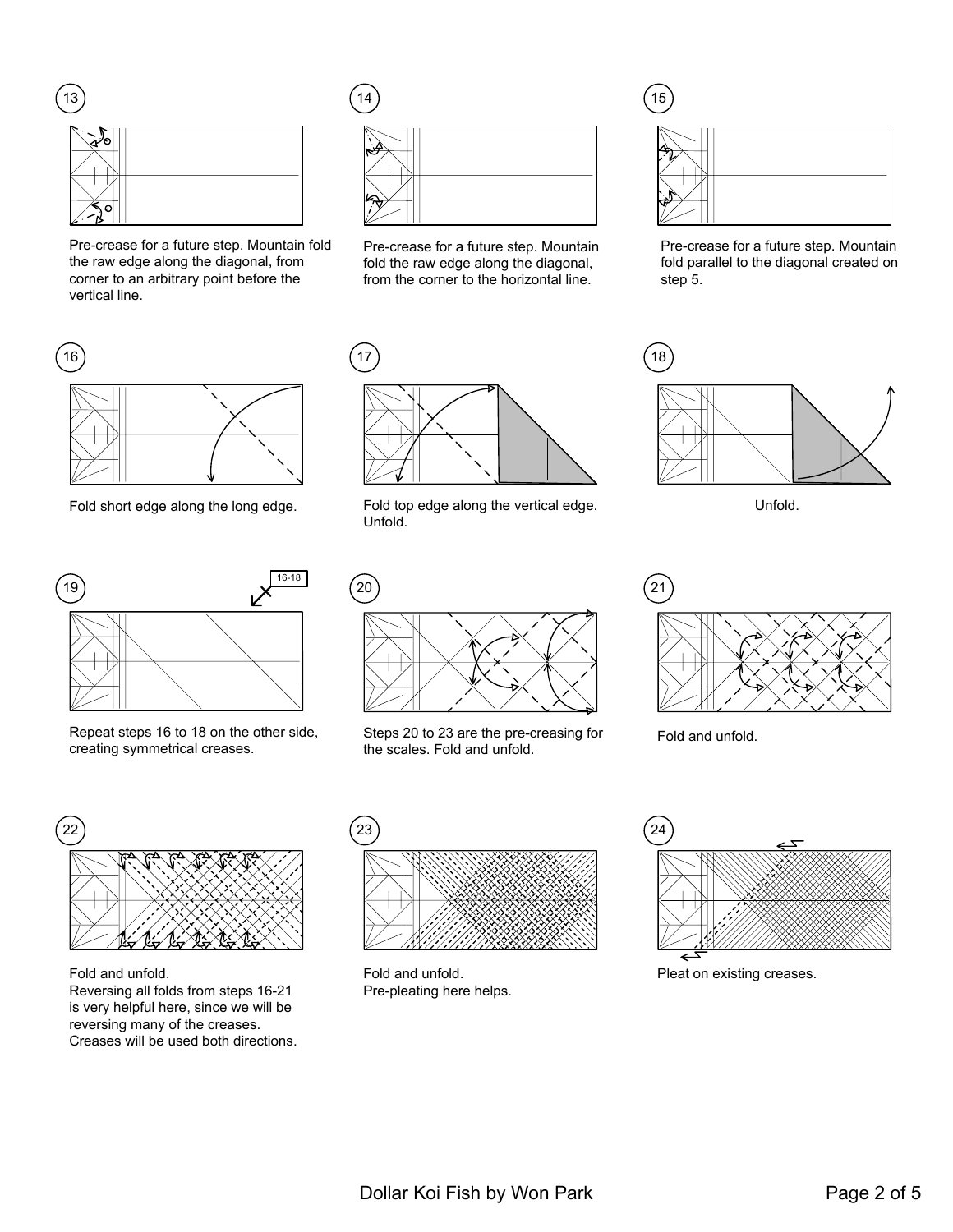

Crease along the folded edge until the vertical crease line. Unfold. Unfold the pleat, back to completely open position.



Repeat steps 24 to 27 on the other side, creating symmetrical creases.







Pleat using creases created on previous step. A new crease (valley) is required in the middle. The model will not lie completely flat.



Pleat all layers. The peat the pleat on the other side.



Pleat on existing creases. Crease along the folded edge until the horizontal center crease line. Unfold. Unfold the pleat, back to completely open position.



Repeat the pleat on the other side.



Repeat cross pleats alternating the sides, all the way to the end. For each pleat, fold all layers.





Turn over. Turn over. (Valley)



Pre-crease. (Mountain)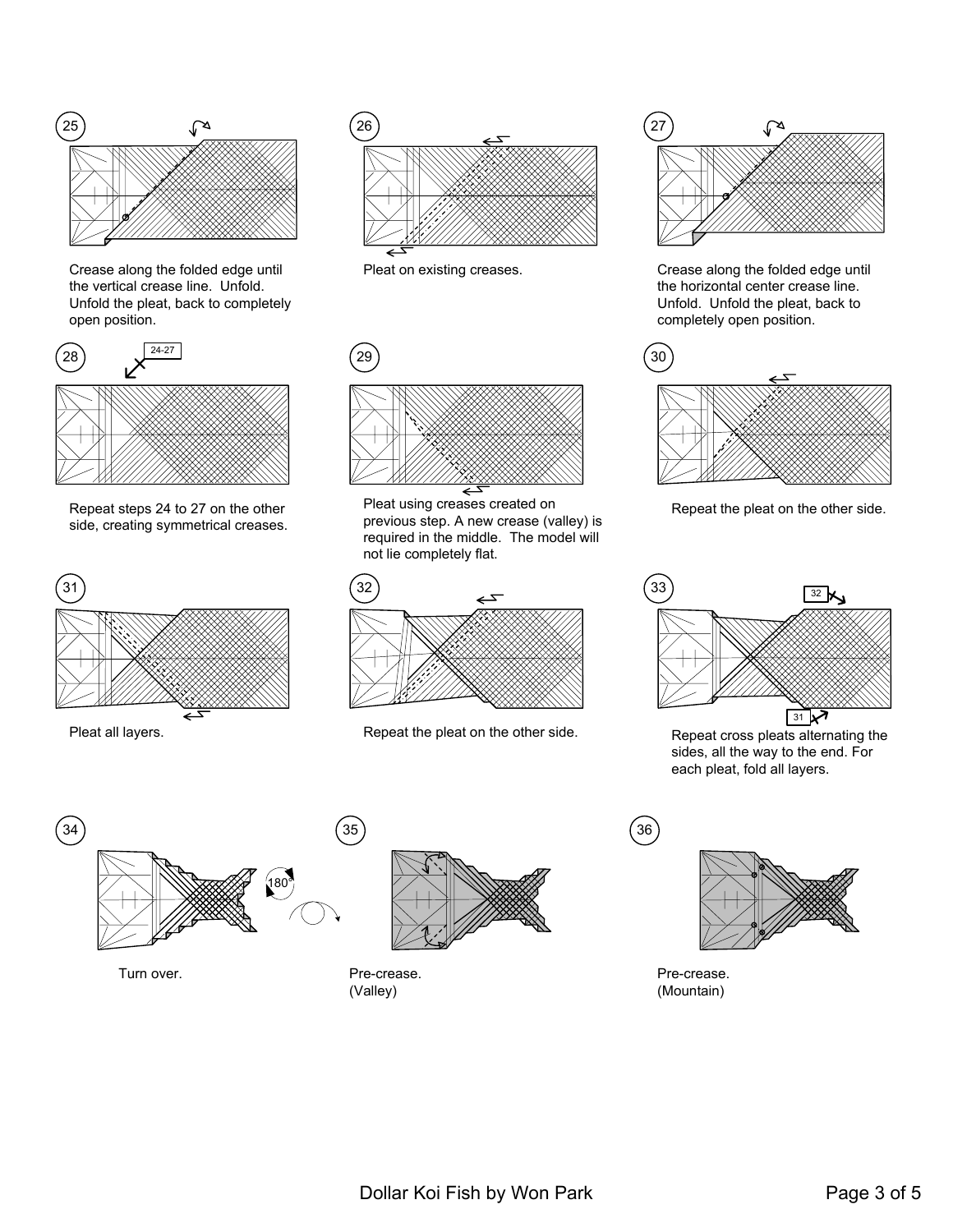

Open slightly (the model will not lie flat). Next steps are magnified.



Turn over.



Inside reverse fold using creases created on steps 14 and 15. Note that on the underneath layer the raw edge will be perpendicular to the axis.



Fold behind (on both sides) locking the shape of the head.



Collapse using existing creases, in sequence: a, b and then c. This will become the head and fins.



Swivel top layer. Use pre-crease made on step 13.



Very carefully and gently, fold in half all layers, molding the back of the fish.





Inside reverse fold.



Crimp. You may need to use a tweezers. If you started with the correct orientation, you will notice the pattern of the note which will become the eyes.



Crimp, to make the fins.  $L$  Lift the fins slightly, so that it can lie flat on the surface. Shape (on both sides).